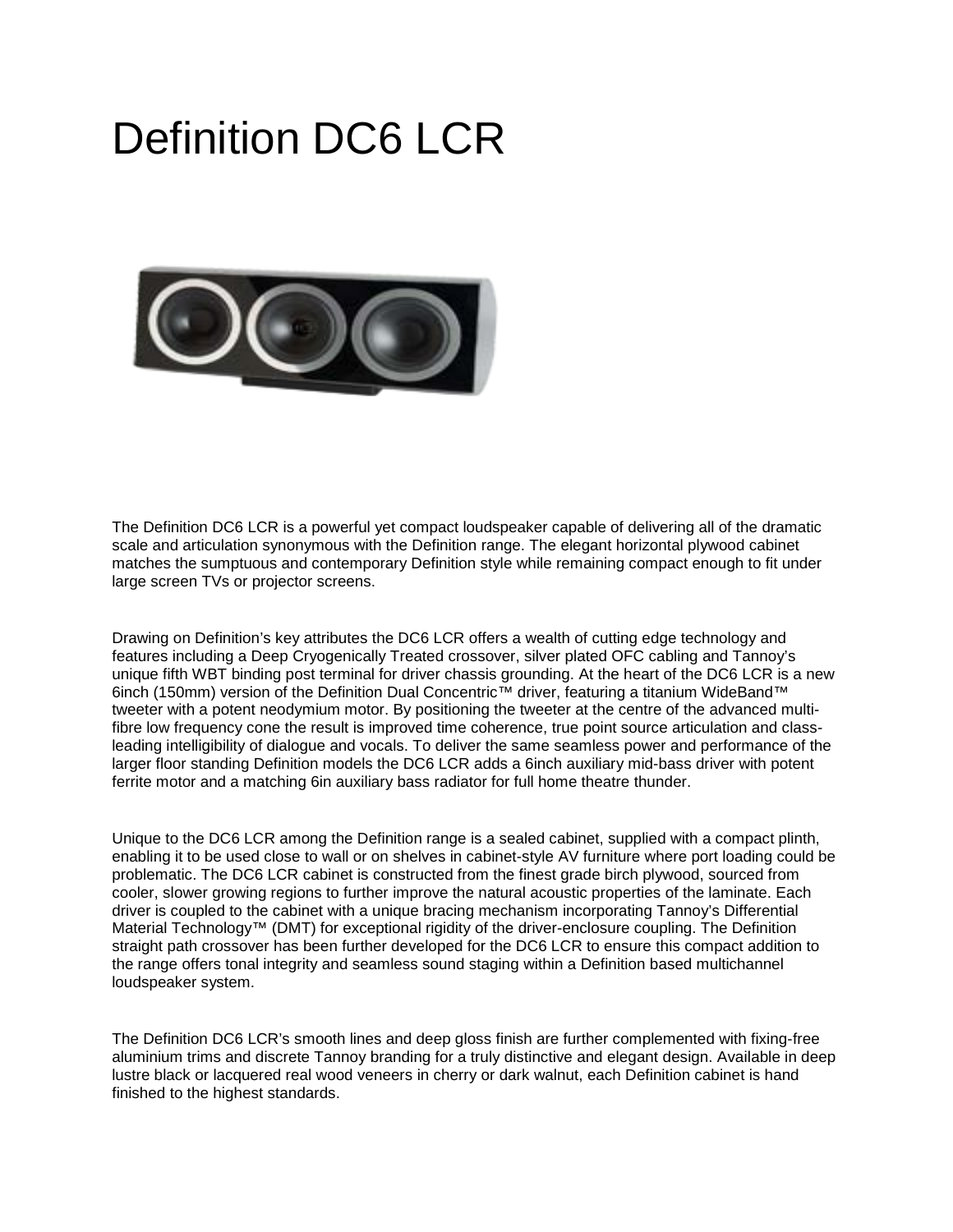# pecifications

REORMANCE

Recommended amplifier power

Continuous power handling

(Watts RMS) 87

Peak power handling (Watts) 350

Sensitivity (2.83 Volts @ 1m) 89dB

Nominal Impedance (Ohms) 8

Frequency response (-6dB) 35Hz - 35kHz

Dispersion (degrees conical) 90

#### DRIVE UNITS

| Dual Concentric <sup>™</sup> High Frequency | 25mm (1") Titanium dome with Tulip WaveGuide™            |
|---------------------------------------------|----------------------------------------------------------|
| Dual Concentric <sup>™</sup> LowFrequency   | 150mm (6") treated paper pulp cone with rubber surround. |

44mm (1.75") edge wound voice coil

Bass Driver: 150mm (6") treated paper pulp cone with rubber surround. 44mm (1.75") edge wound voice coil

Passive Radiator 150mm (6") treated paper pulp cone with Rubber surround.

Magnetic Screening Yes

#### **CROSSOVER**

Crossover frequency 1.7kHz

Crossover type : Passive low loss 2nd order LF, 1st order HF Deep Cryogenically Treated

#### **CONSTRUCTION**

Enclosure type:Passive Radiator ported

Volume 19.7L (0.63 cu. ft.)

Dimensions (H x W x D): exl grille 226 x 600 x 285mm(8.90 x 23.62 x 8.46")